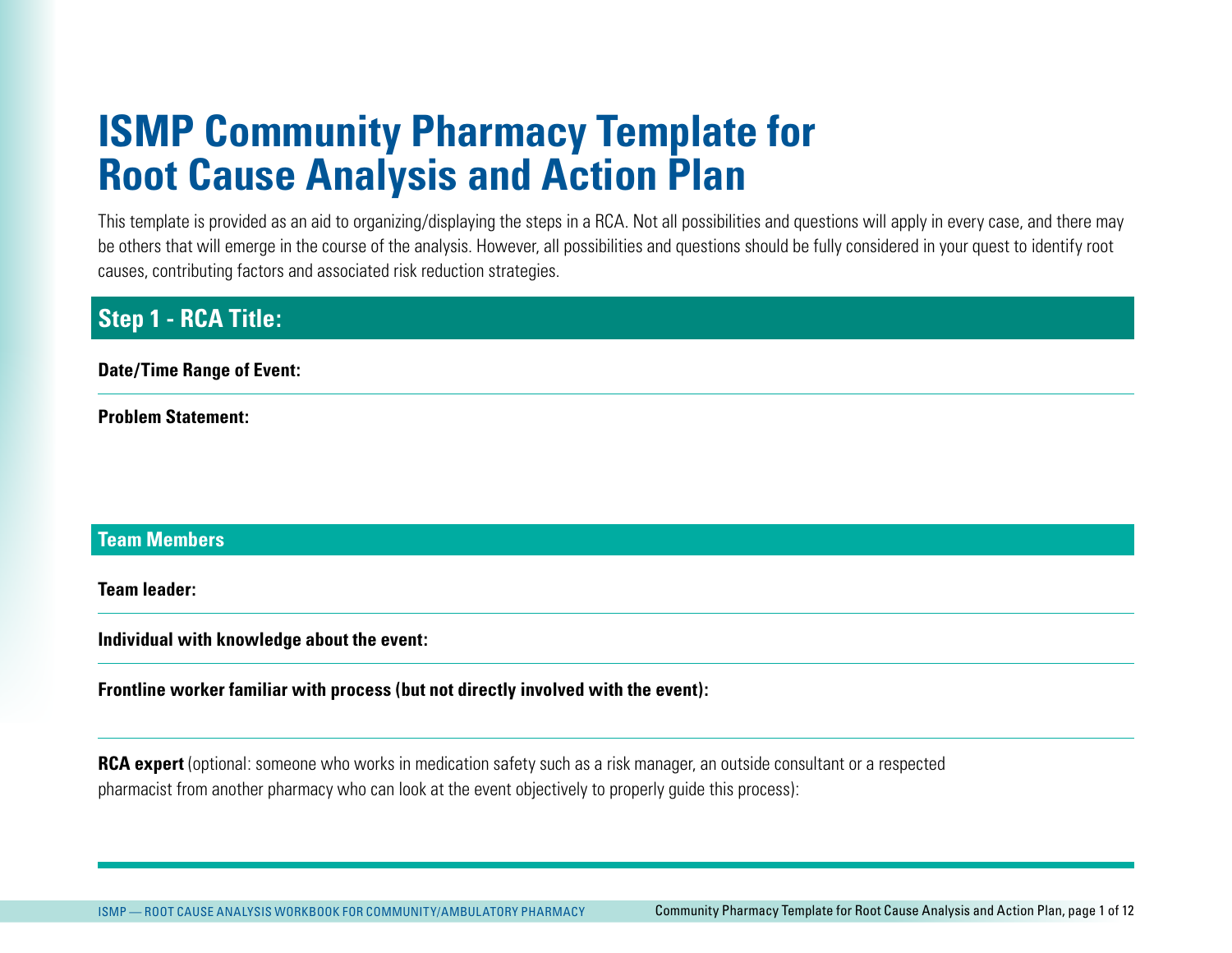| <b>Question</b><br><b>Finding</b><br>When did the event<br>occur? (e.g., time period<br>-date(s), day of week,<br>time of day) |  |
|--------------------------------------------------------------------------------------------------------------------------------|--|
|                                                                                                                                |  |
|                                                                                                                                |  |
| What are the details<br>of the event? (i.e., full<br>event description)                                                        |  |
|                                                                                                                                |  |
|                                                                                                                                |  |

OVERFLOW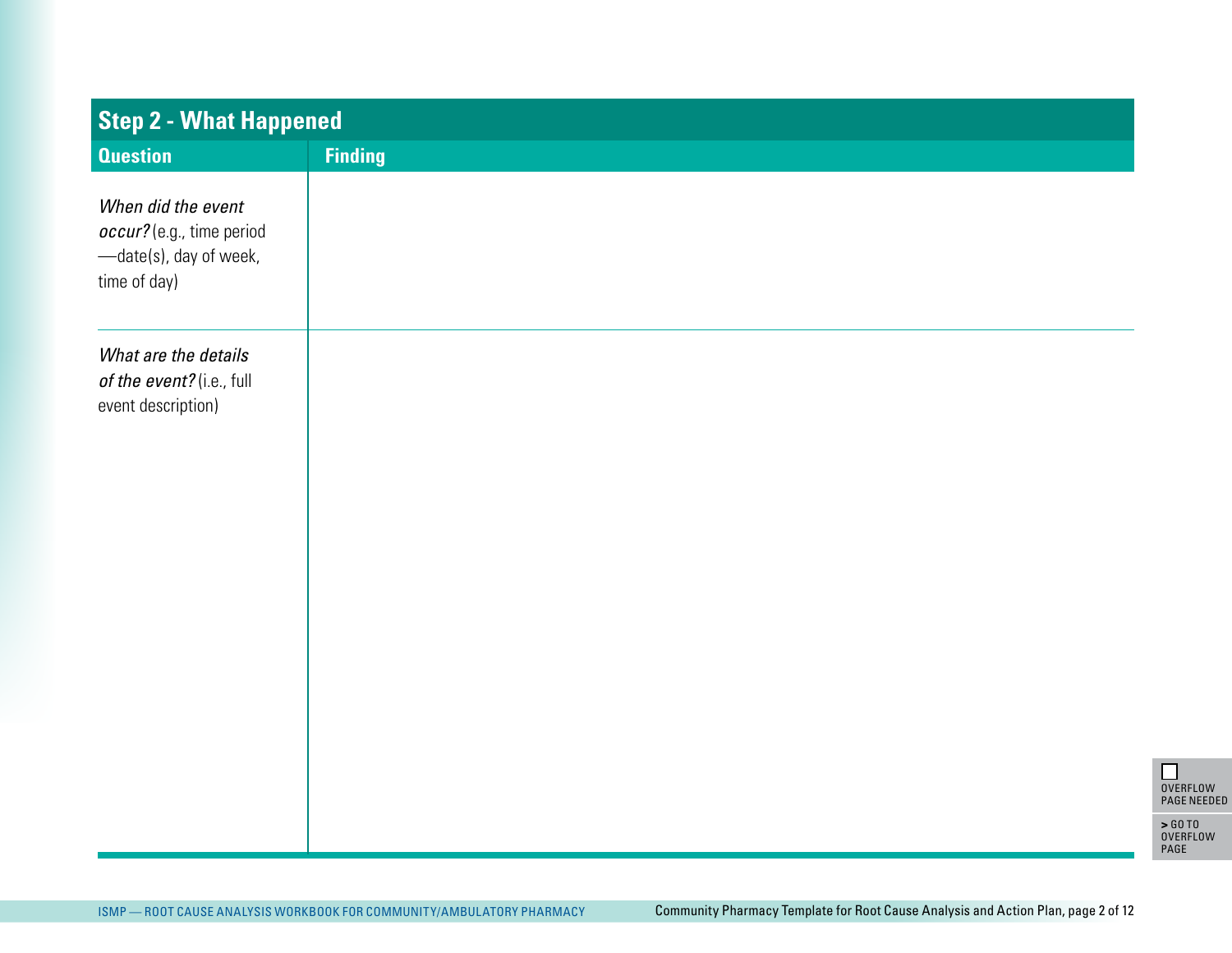# **Step 3 – Flowchart Steps in the Process**

Develop a flowchart to illustrate the process steps involved in the event. Construct a basic "time series" of the steps/facts beginning with the initial cue to fill the prescription and then recording all steps leading up to and including the adverse outcome.

**Tip:** When developing the flowchart of events, do not jump to conclusions. It is essential to stay focused on what **actually** happened – not what the team **thinks** happened.

| <b>Question</b>                                                       | <b>Finding</b>                                                                     |                                                                                  |
|-----------------------------------------------------------------------|------------------------------------------------------------------------------------|----------------------------------------------------------------------------------|
| What was the actual sequence<br>of events? (complete a flowchart)     | Create own flow chart<br>Ask why for key findings on the flowchart                 |                                                                                  |
| What events were involved in<br>(contributed to) the event?           | Determine which steps were involved or directly contributed to the adverse outcome |                                                                                  |
| Why did it happen?                                                    |                                                                                    |                                                                                  |
|                                                                       |                                                                                    | $\Box$<br>OVERFLOW<br><b>PAGE NEEDED</b><br>$>$ GO TO<br><b>OVERFLOW</b><br>PAGE |
| ISMP - ROOT CAUSE ANALYSIS WORKBOOK FOR COMMUNITY/AMBULATORY PHARMACY | Community Pharmacy Template for Root Cause Analysis and Action Plan, page 3 of 12  |                                                                                  |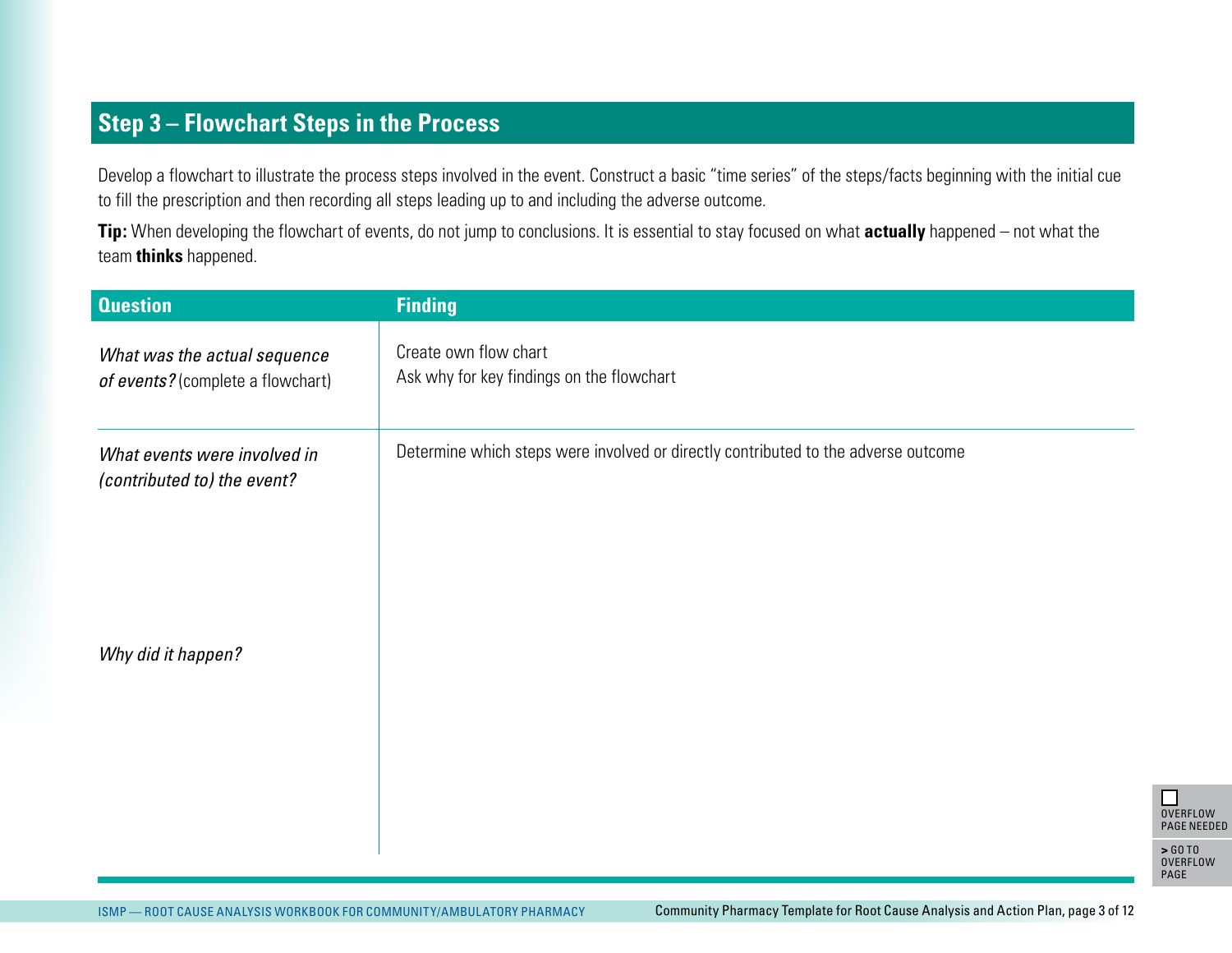# **Step 4 – Identify Proximate (Primary Contributing) Factors and Root Causes**

As an aid to avoiding "loose ends," the last three columns on the right are provided to be checked off for later reference:

- "Root Cause?" should be answered "Yes" or "No" for each finding. Each finding that is identified as a root cause should have an assigned action plan (Step 6 on this form). Number each finding that is identified as a root cause so that it can be correlated to specific strategies.
- "Contributing Factor?" should be answered "Yes" or "No" for each finding. Consider how it relates to the event and create action plans as appropriate.
- "Take Action?" should be answered "Yes" for each finding of a root cause or contributing factor that can reasonably be assigned a risk reduction strategy.

**Tip:** Root causes and contributing factor statements must clearly address why something has occurred and there must be a clear focus on process and system vulnerabilities, never on individuals.

| <b>Proximate Factor</b><br><b>Questions</b>                            | <b>Findings/Proximate</b><br><b>Factors</b> | <b>Root Cause?</b><br>(If yes, assign #)                                          | <b>Contributing</b><br><b>Factor?</b> | <b>Take</b><br><b>Action?</b> |                                     |
|------------------------------------------------------------------------|---------------------------------------------|-----------------------------------------------------------------------------------|---------------------------------------|-------------------------------|-------------------------------------|
| <b>I. Patient Information</b><br>Was the patient correctly identified? |                                             |                                                                                   |                                       |                               |                                     |
| Was critical patient information available?                            |                                             |                                                                                   |                                       |                               |                                     |
|                                                                        |                                             |                                                                                   |                                       |                               |                                     |
|                                                                        |                                             |                                                                                   |                                       |                               |                                     |
|                                                                        |                                             |                                                                                   |                                       |                               | $\Box$                              |
|                                                                        |                                             |                                                                                   |                                       |                               | <b>OVERFLOW</b><br><b>PAGE NEED</b> |
|                                                                        |                                             |                                                                                   |                                       |                               | > 60T0<br><b>OVERFLOW</b><br>PAGE   |
| ISMP - ROOT CAUSE ANALYSIS WORKBOOK FOR COMMUNITY/AMBULATORY PHARMACY  |                                             | Community Pharmacy Template for Root Cause Analysis and Action Plan, page 4 of 12 |                                       |                               |                                     |

**VERFLOW** PAGE NEEDED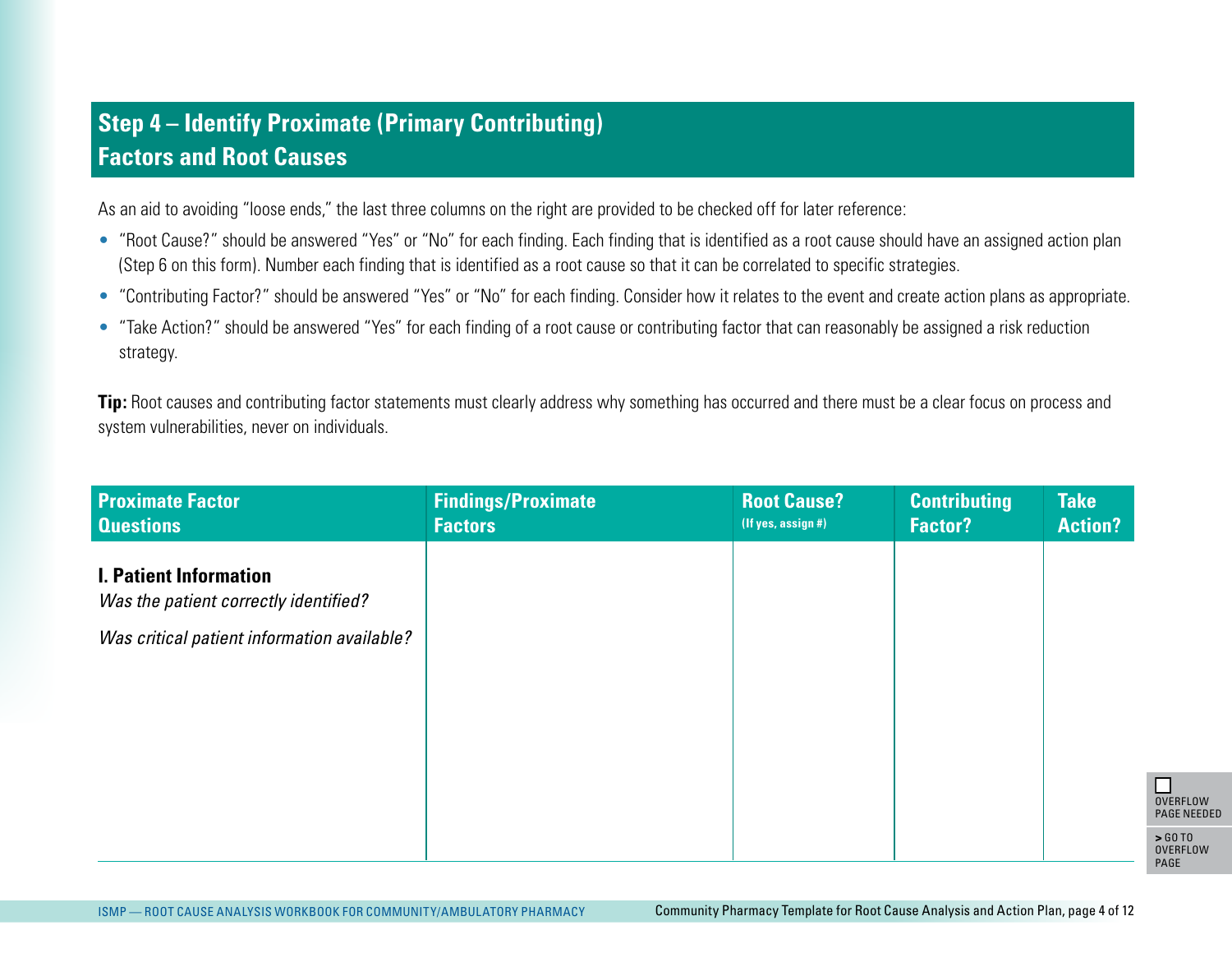| <b>Proximate Factor</b><br><b>Questions</b>                                                                                           | <b>Findings/Proximate</b><br><b>Factors</b> | <b>Root Cause?</b><br>(If yes, assign #) | <b>Contributing</b><br><b>Factor?</b> | <b>Take</b><br><b>Action?</b> |
|---------------------------------------------------------------------------------------------------------------------------------------|---------------------------------------------|------------------------------------------|---------------------------------------|-------------------------------|
| <b>II. Drug Information</b><br>Was critical drug information available<br>when needed?                                                |                                             |                                          |                                       |                               |
| <b>III. Communication of Drug Orders</b><br>Was communication between physicians<br>and pharmacy staff adequate?                      |                                             |                                          |                                       |                               |
| Was communication between pharmacy<br>staff adequate?                                                                                 |                                             |                                          |                                       |                               |
| Was communication between pharmacy<br>staff and the patient adequate?                                                                 |                                             |                                          |                                       |                               |
| IV. Drug Labeling, Packaging, and<br><b>Nomenclature</b><br>Was the prescribed drug easily/correctly<br>identified/selected by staff? |                                             |                                          |                                       |                               |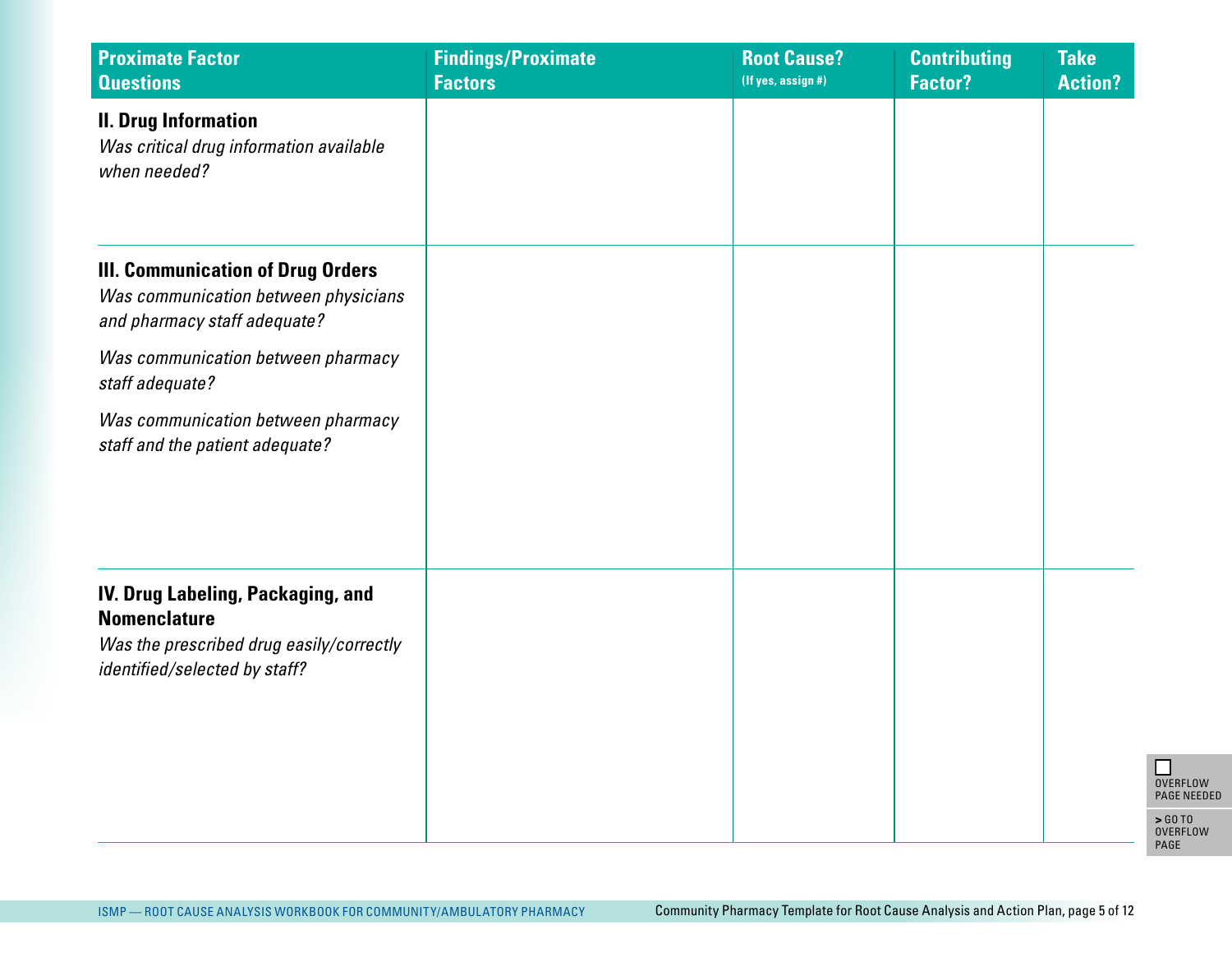| <b>Proximate Factor</b><br><b>Questions</b>                                                                                  | <b>Findings/Proximate</b><br><b>Factors</b> | <b>Root Cause?</b><br>(If yes, assign #) | <b>Contributing</b><br><b>Factor?</b> | <b>Take</b><br><b>Action?</b> |
|------------------------------------------------------------------------------------------------------------------------------|---------------------------------------------|------------------------------------------|---------------------------------------|-------------------------------|
| <b>V. Drug Standardization, Storage</b><br>and Distribution<br>Were drugs stored, dispensed and<br>returned to stock safely? |                                             |                                          |                                       |                               |
| <b>VI. Medication Device Acquisition,</b><br><b>Use and Monitoring</b><br>Was the proper equipment utilized?                 |                                             |                                          |                                       |                               |
| Was the equipment properly maintained?                                                                                       |                                             |                                          |                                       |                               |
| Was equipment safety properly assessed<br>prior to purchase?                                                                 |                                             |                                          |                                       |                               |
| Were necessary medication delivery<br>devices dispensed to patient?                                                          |                                             |                                          |                                       |                               |
|                                                                                                                              |                                             |                                          |                                       |                               |
|                                                                                                                              |                                             |                                          |                                       |                               |
|                                                                                                                              |                                             |                                          |                                       |                               |
|                                                                                                                              |                                             |                                          |                                       |                               |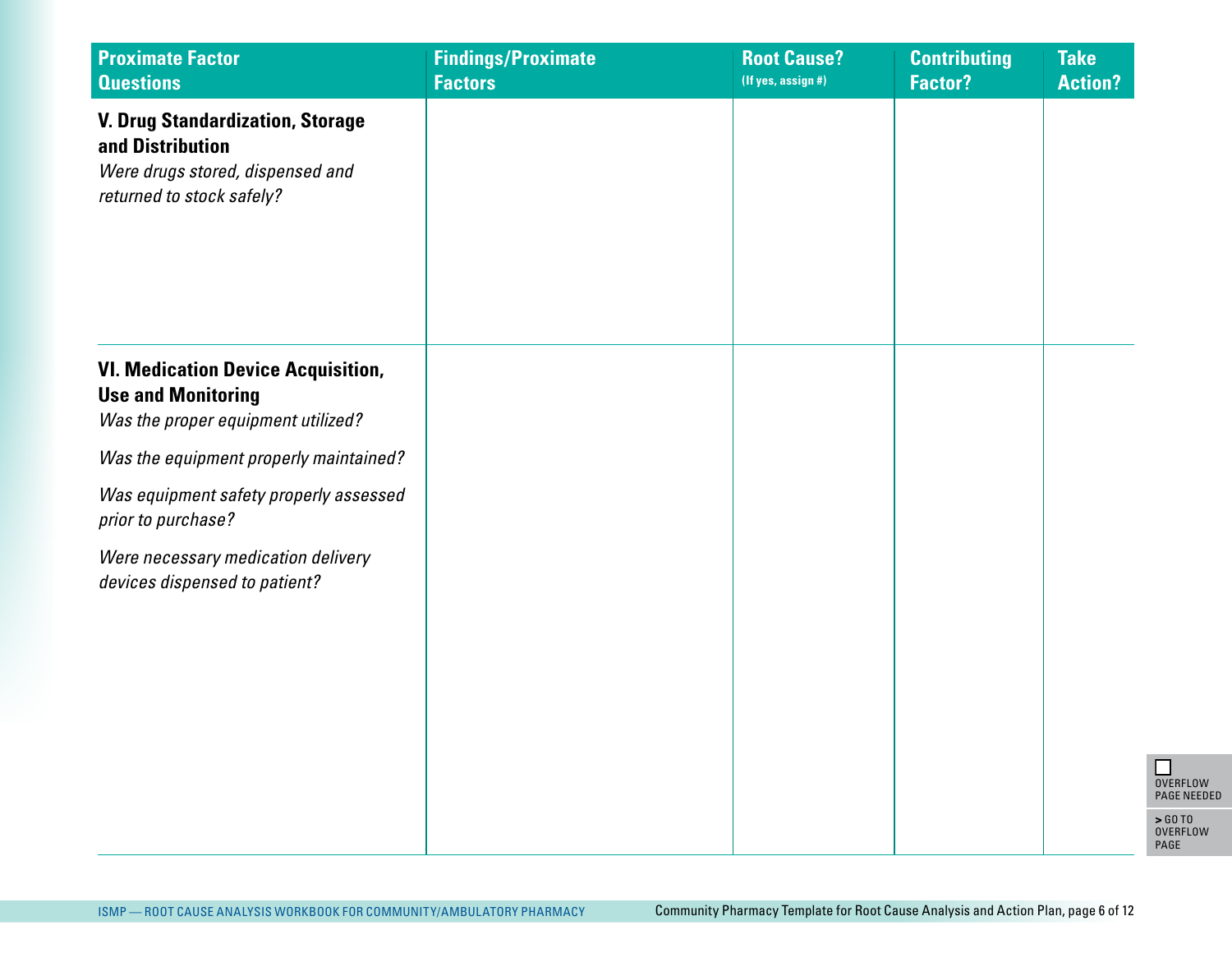| <b>Proximate Factor</b><br><b>Questions</b>                                                                                                                | <b>Findings/Proximate</b><br><b>Factors</b> | <b>Root Cause?</b><br>(If yes, assign #) | <b>Contributing</b><br><b>Factor?</b> | <b>Take</b><br><b>Action?</b> |
|------------------------------------------------------------------------------------------------------------------------------------------------------------|---------------------------------------------|------------------------------------------|---------------------------------------|-------------------------------|
| <b>VII. Environmental Factors,</b><br><b>Workflow and Staffing Patterns</b><br>Was the work environment (either<br>physical and/or ergonomic) appropriate? |                                             |                                          |                                       |                               |
| Was the pharmacy appropriately staffed<br>for the volume of prescriptions processed?                                                                       |                                             |                                          |                                       |                               |
| Were standard work processes clearly<br>established?                                                                                                       |                                             |                                          |                                       |                               |
|                                                                                                                                                            |                                             |                                          |                                       |                               |
| <b>VIII. Staff Competency and Education</b><br>Are all appropriate personnel trained to<br>operate the equipment?                                          |                                             |                                          |                                       |                               |
| Is there a program to orient and train staff?                                                                                                              |                                             |                                          |                                       |                               |
| Is there ongoing assessment of all staff<br>members' baseline competencies and<br>education about new medications and/or<br>processes?                     |                                             |                                          |                                       |                               |
|                                                                                                                                                            |                                             |                                          |                                       |                               |
|                                                                                                                                                            |                                             |                                          |                                       |                               |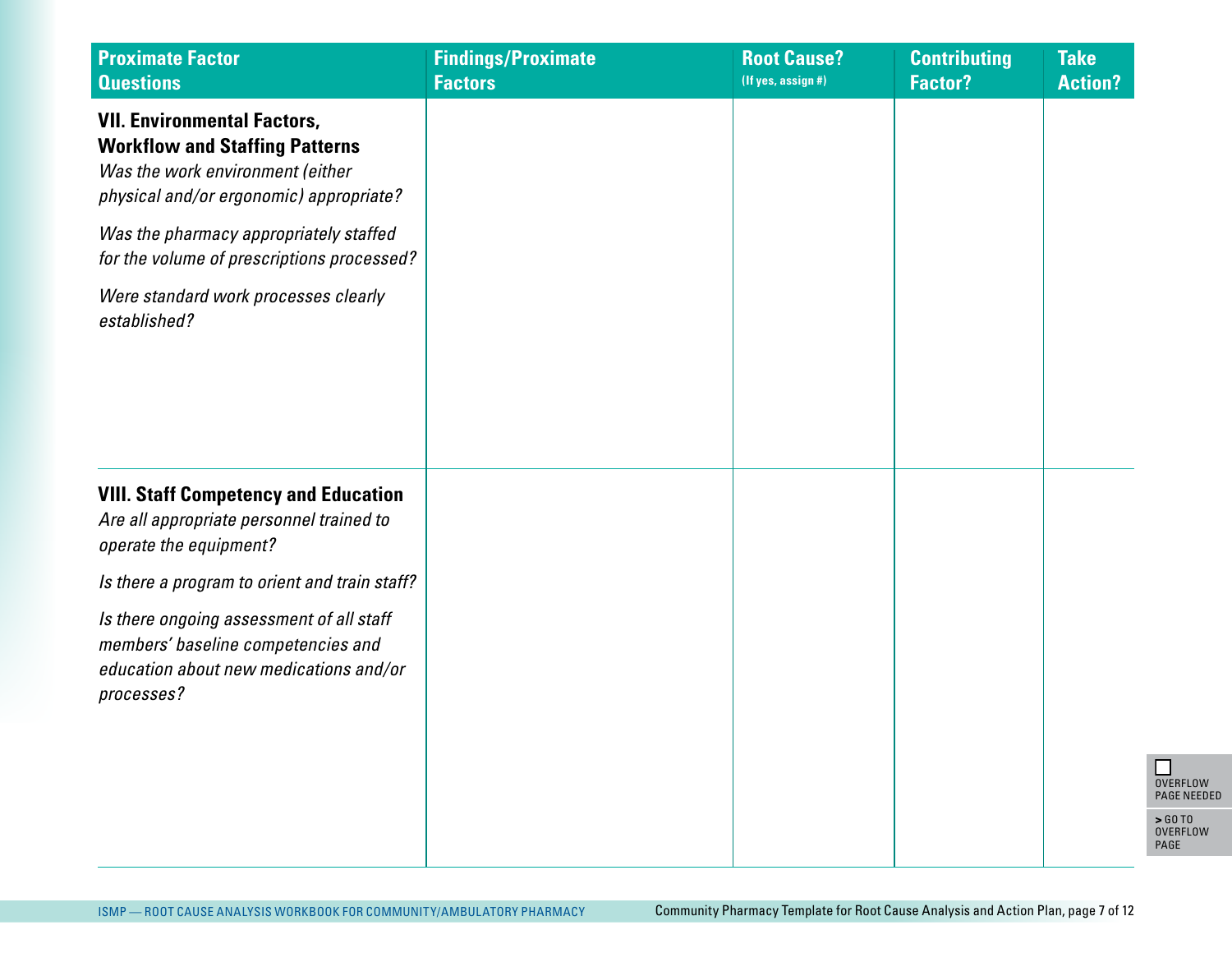| <b>Proximate Factor</b><br><b>Questions</b>                                                                                                                      | <b>Findings/Proximate</b><br><b>Factors</b> | <b>Root Cause?</b><br>(If yes, assign #) | <b>Contributing</b><br><b>Factor?</b> | <b>Take</b><br><b>Action?</b> |
|------------------------------------------------------------------------------------------------------------------------------------------------------------------|---------------------------------------------|------------------------------------------|---------------------------------------|-------------------------------|
| <b>IX. Patient Education</b><br>Was the patient provided education about<br>his/her prescriptions?                                                               |                                             |                                          |                                       |                               |
| X. Quality Processes and Risk<br><b>Management</b><br>Was there a system for identifying,<br>reporting, analyzing and reducing the risk<br>of medication errors? |                                             |                                          |                                       |                               |
| Was there a culture of safety established<br>to encourage candid disclosure of errors<br>(including close calls) in order to identify<br>system-based solutions? |                                             |                                          |                                       |                               |
|                                                                                                                                                                  |                                             |                                          |                                       |                               |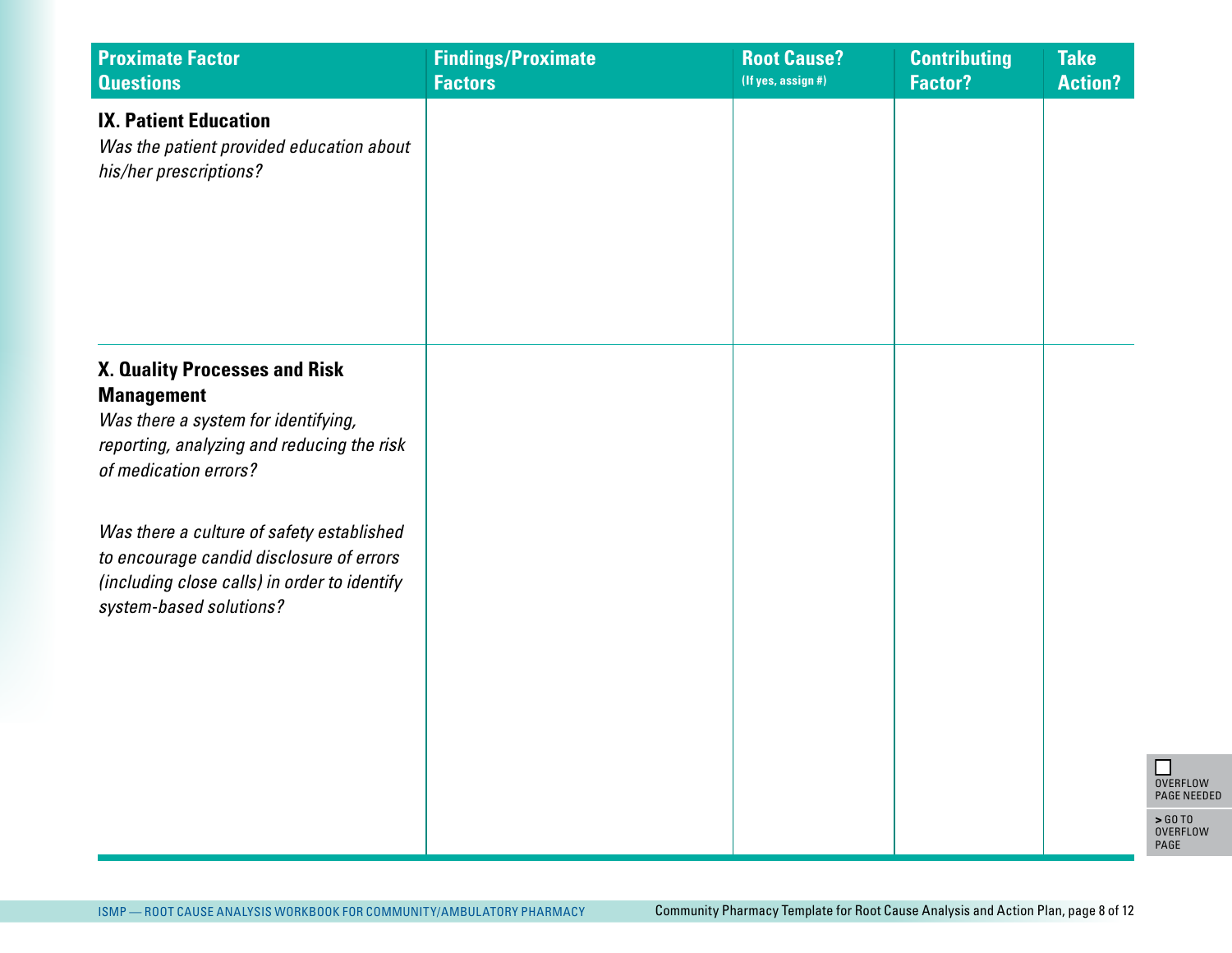### **Step 5 – Root Cause Statements**

Create a causation statement for each root cause using the findings identified in Step 4 above and Five Rules of Causation (Appendix G). Write concise descriptions of the cause-and-effect relationship between the findings and the error. Ensure that the team has focused on the system-based causes and not on the actions of individuals or in any way placed blame on the individuals.

**Tip:** To determine whether a statement is effective, ask, "If this is corrected, will it significantly reduce the likelihood of another adverse event?" The answer should be yes.

| <b>Root Cause #</b> | <b>Statement of Cause</b>                                                                                                                                  |                                       |
|---------------------|------------------------------------------------------------------------------------------------------------------------------------------------------------|---------------------------------------|
|                     |                                                                                                                                                            |                                       |
|                     |                                                                                                                                                            |                                       |
|                     |                                                                                                                                                            |                                       |
|                     |                                                                                                                                                            |                                       |
|                     |                                                                                                                                                            |                                       |
|                     |                                                                                                                                                            |                                       |
|                     |                                                                                                                                                            |                                       |
|                     |                                                                                                                                                            |                                       |
|                     |                                                                                                                                                            |                                       |
|                     |                                                                                                                                                            |                                       |
|                     |                                                                                                                                                            |                                       |
|                     |                                                                                                                                                            |                                       |
|                     |                                                                                                                                                            |                                       |
|                     |                                                                                                                                                            | $\Box$                                |
|                     |                                                                                                                                                            | <b>OVERFLOW</b><br><b>PAGE NEEDED</b> |
|                     |                                                                                                                                                            | > GO TO<br>OVERFLOW                   |
|                     |                                                                                                                                                            | PAGE                                  |
|                     | Community Pharmacy Template for Root Cause Analysis and Action Plan, page 9 of 12<br>ISMP - ROOT CAUSE ANALYSIS WORKBOOK FOR COMMUNITY/AMBULATORY PHARMACY |                                       |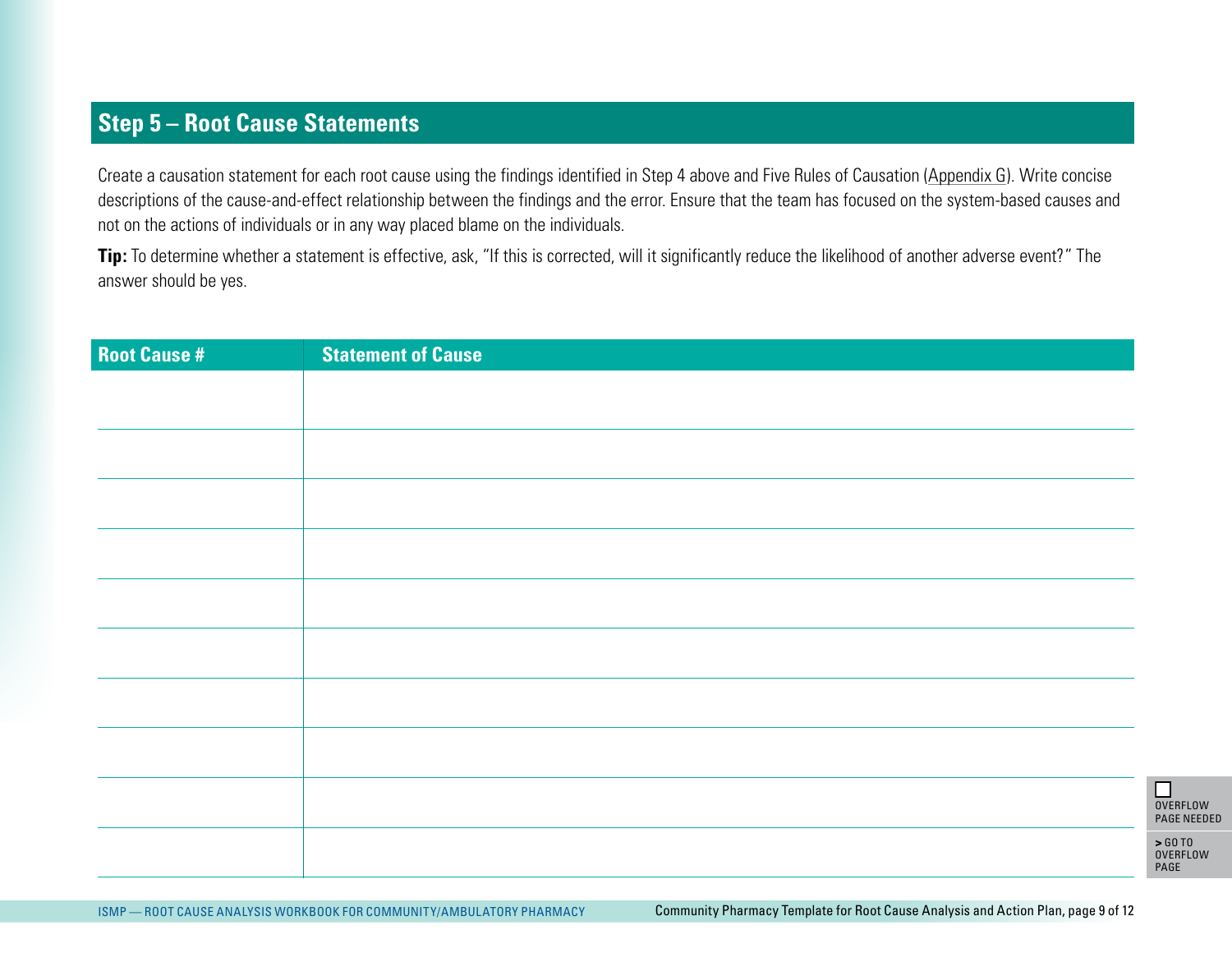# **Step 6 – Action Plan**

#### **Root Causes**

For each of the root causes identified in Step 4 above, assign at least one strategy. To be most effective, choose strategies based on the rank order of error reduction strategies. Once strategies are identified, develop measures that will provide strategy effectiveness over time. Some measures will be easy (something is completed or not completed by a particular date), while others may require several steps. Interim dates for substep completion should be established. If a decision is made not to implement an action for a particular root cause, indicate the rationale for not taking action at this time.

Tip: Discuss the proposed risk reduction strategies with those involved with the event to see if they believe that the RCA team is on the right track. Ask: If these recommendations were in place at the time of the incident, do you think it likely that the incident may have been prevented from occurring? If the answer is no, it is likely the team has not actually identified the root cause or may not have selected effective strategies.

| <b>Root Cause #</b> | <b>Risk-reduction Strategy</b>                                        | <b>Measure of Effectiveness</b>                                                    |                                  |
|---------------------|-----------------------------------------------------------------------|------------------------------------------------------------------------------------|----------------------------------|
|                     |                                                                       |                                                                                    |                                  |
|                     |                                                                       |                                                                                    |                                  |
|                     |                                                                       |                                                                                    |                                  |
|                     |                                                                       |                                                                                    |                                  |
|                     |                                                                       |                                                                                    |                                  |
|                     |                                                                       |                                                                                    |                                  |
|                     |                                                                       |                                                                                    |                                  |
|                     |                                                                       |                                                                                    |                                  |
|                     |                                                                       |                                                                                    | $\Box$                           |
|                     |                                                                       |                                                                                    | <b>OVERFLO</b><br><b>PAGE NE</b> |
|                     |                                                                       |                                                                                    | > 60T0<br><b>OVERFLO</b><br>PAGE |
|                     |                                                                       |                                                                                    |                                  |
|                     | ISMP - ROOT CAUSE ANALYSIS WORKBOOK FOR COMMUNITY/AMBULATORY PHARMACY | Community Pharmacy Template for Root Cause Analysis and Action Plan, page 10 of 12 |                                  |

OVERFLOW PAGE NEEDED OVERFLOW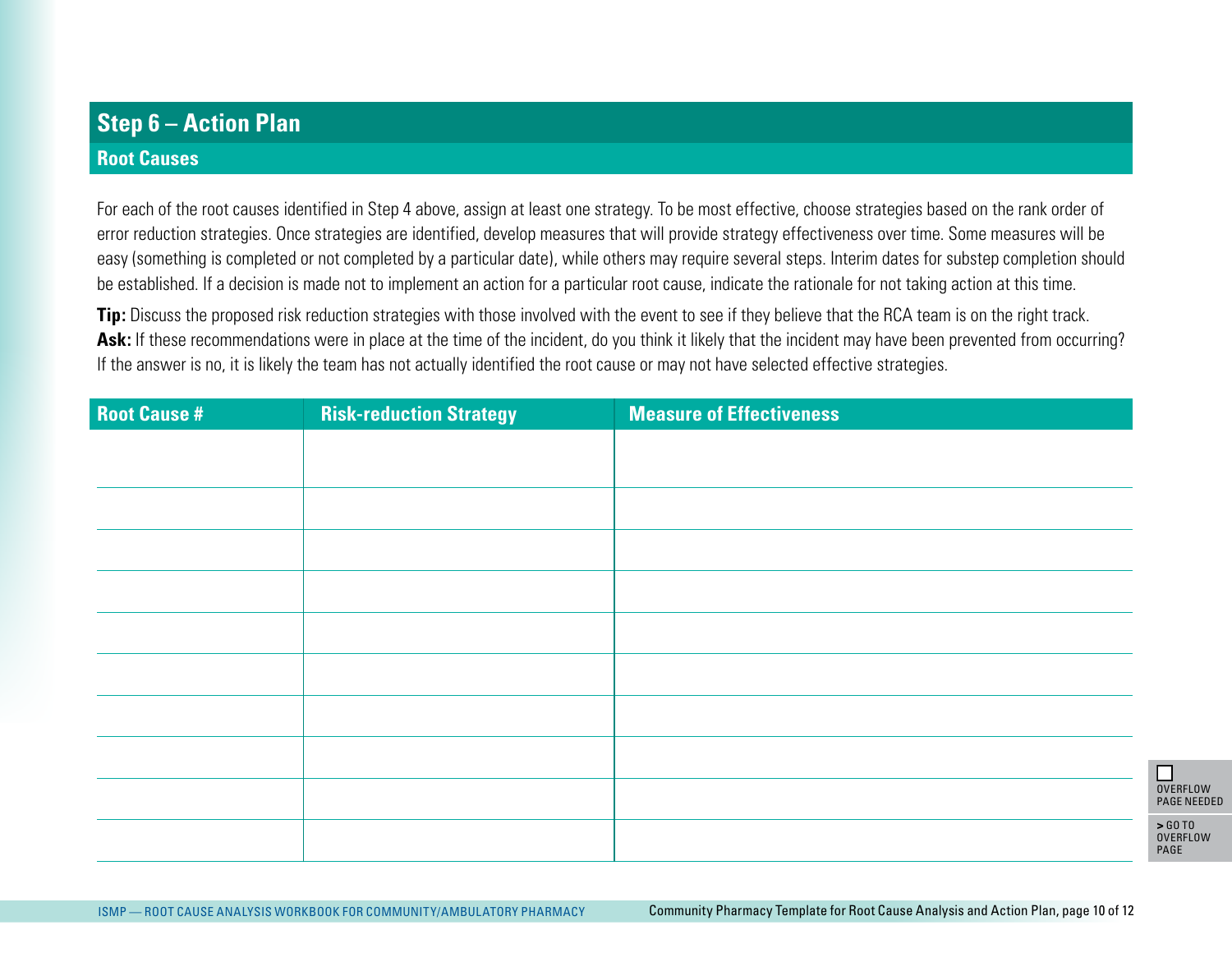#### **Contributing Factors**

For each of the contributing factors identified in Step 4 above as needing an action, complete the following table. To be most effective, choose strategies based on the rank order of error reduction strategies. Once strategies are identified, develop measures that will provide strategy effectiveness over time. Some measures will be easy (something is completed or not completed by a particular date), while others may require several steps. Interim dates for substep completion should be established. If a decision is made not to implement an action for a particular contributing factor, indicate the rationale for not taking action at this time.

| <b>Contributing Factors</b> | <b>Risk-reduction Strategy</b>                                        | <b>Measure of Effectiveness</b>                                                    |                                                 |
|-----------------------------|-----------------------------------------------------------------------|------------------------------------------------------------------------------------|-------------------------------------------------|
|                             |                                                                       |                                                                                    |                                                 |
|                             |                                                                       |                                                                                    |                                                 |
|                             |                                                                       |                                                                                    |                                                 |
|                             |                                                                       |                                                                                    |                                                 |
|                             |                                                                       |                                                                                    |                                                 |
|                             |                                                                       |                                                                                    |                                                 |
|                             |                                                                       |                                                                                    |                                                 |
|                             |                                                                       |                                                                                    |                                                 |
|                             |                                                                       |                                                                                    | $\Box$<br><b>OVERFLOW</b><br><b>PAGE NEEDED</b> |
|                             |                                                                       |                                                                                    | > 60T0<br>OVERFLOW<br>PAGE                      |
|                             |                                                                       |                                                                                    |                                                 |
|                             |                                                                       |                                                                                    |                                                 |
|                             |                                                                       |                                                                                    |                                                 |
|                             | ISMP - ROOT CAUSE ANALYSIS WORKBOOK FOR COMMUNITY/AMBULATORY PHARMACY | Community Pharmacy Template for Root Cause Analysis and Action Plan, page 11 of 12 |                                                 |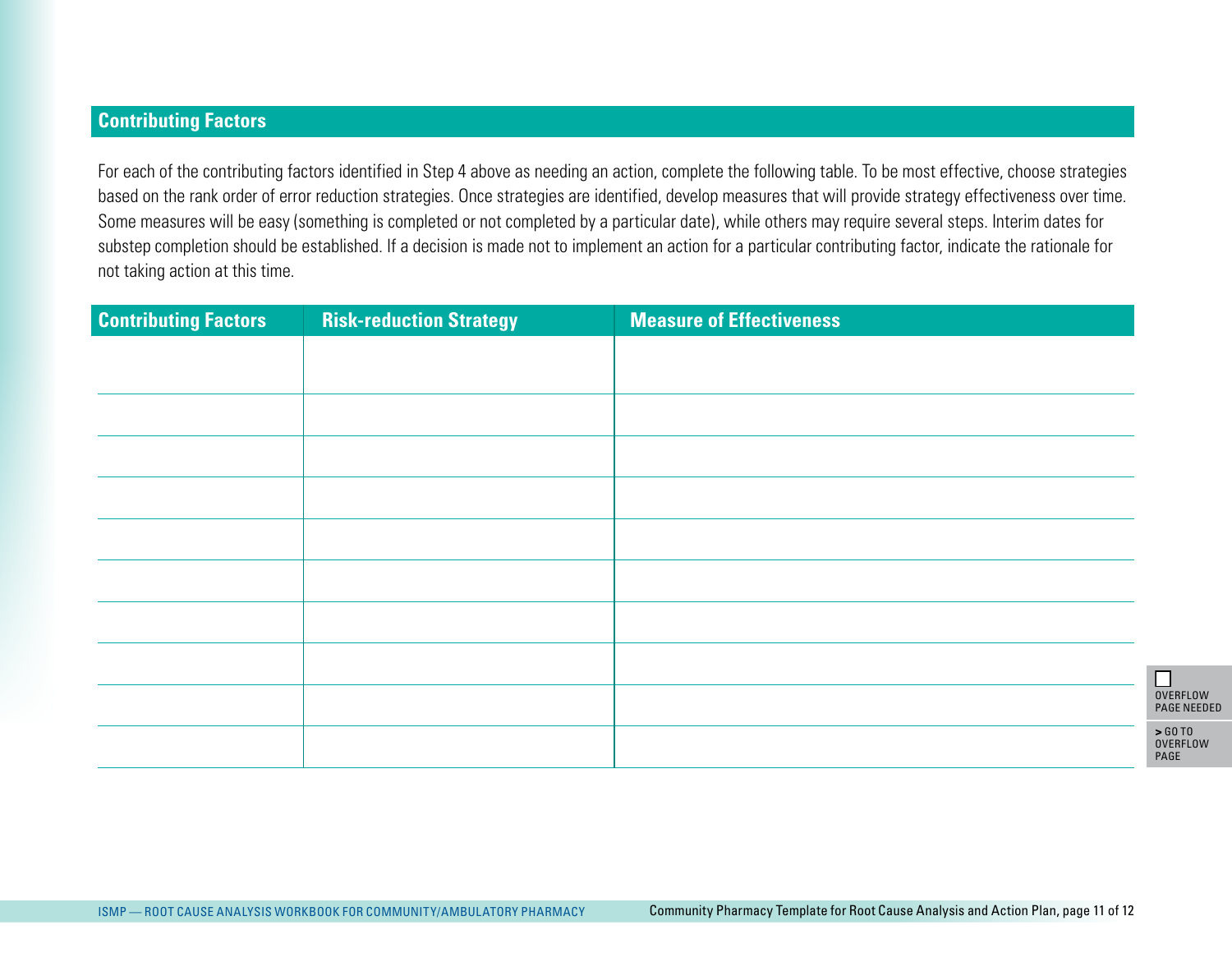**Cite any books/journal articles/resources that were considered in developing this analysis and action plan:**

**Determine the frequency with which this plan will be re-visited/re-evaluated.**

**By whom?** 



PAGE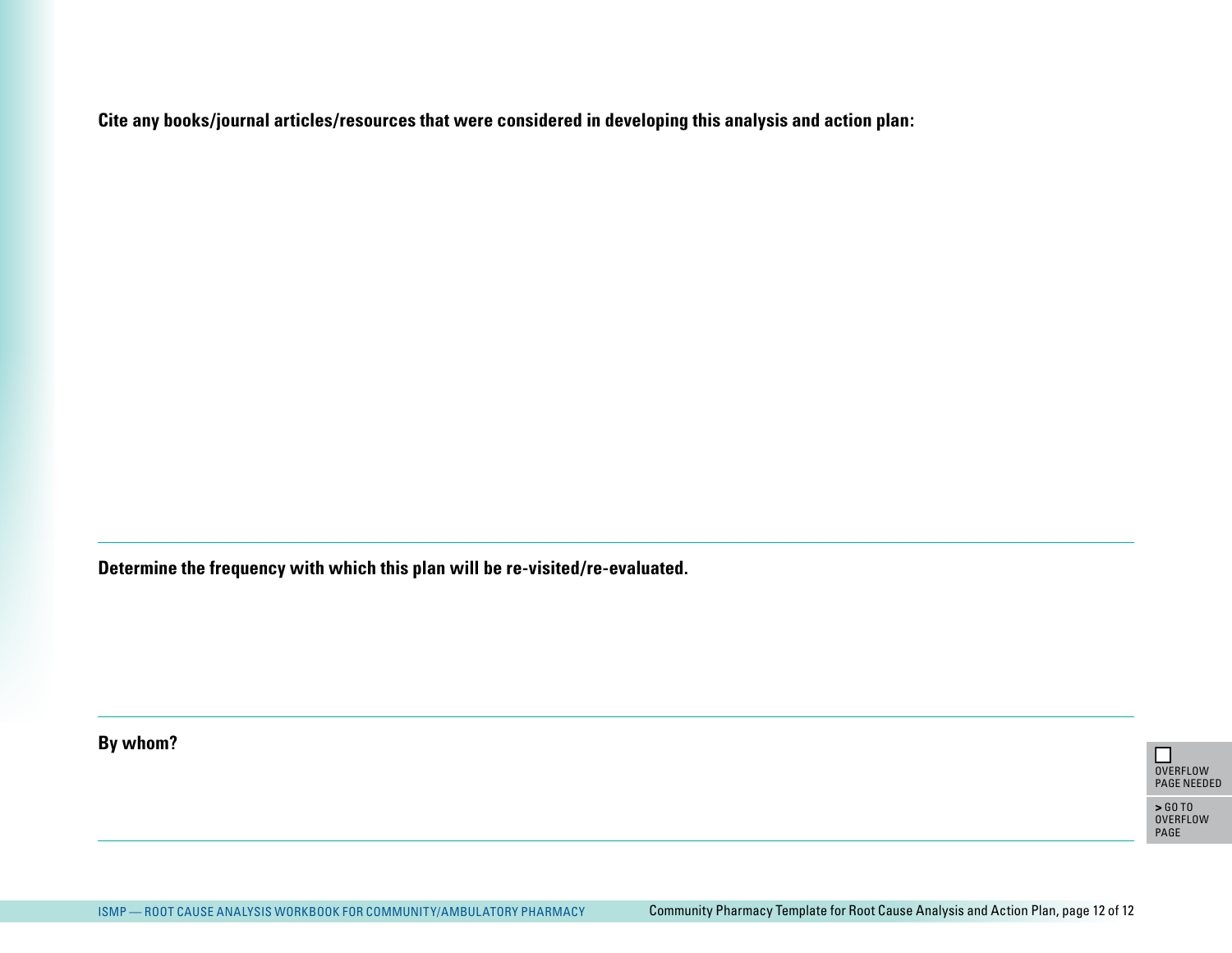| <b>Question</b> | <b>Finding</b> |
|-----------------|----------------|
| Continued from: |                |
|                 |                |
|                 |                |
|                 |                |
|                 |                |
|                 |                |
|                 |                |
|                 |                |
|                 |                |
|                 |                |
|                 |                |
|                 |                |
| Continued from: |                |
|                 |                |
|                 |                |
|                 |                |
|                 |                |
|                 |                |
|                 |                |
|                 |                |
|                 |                |
|                 |                |
|                 |                |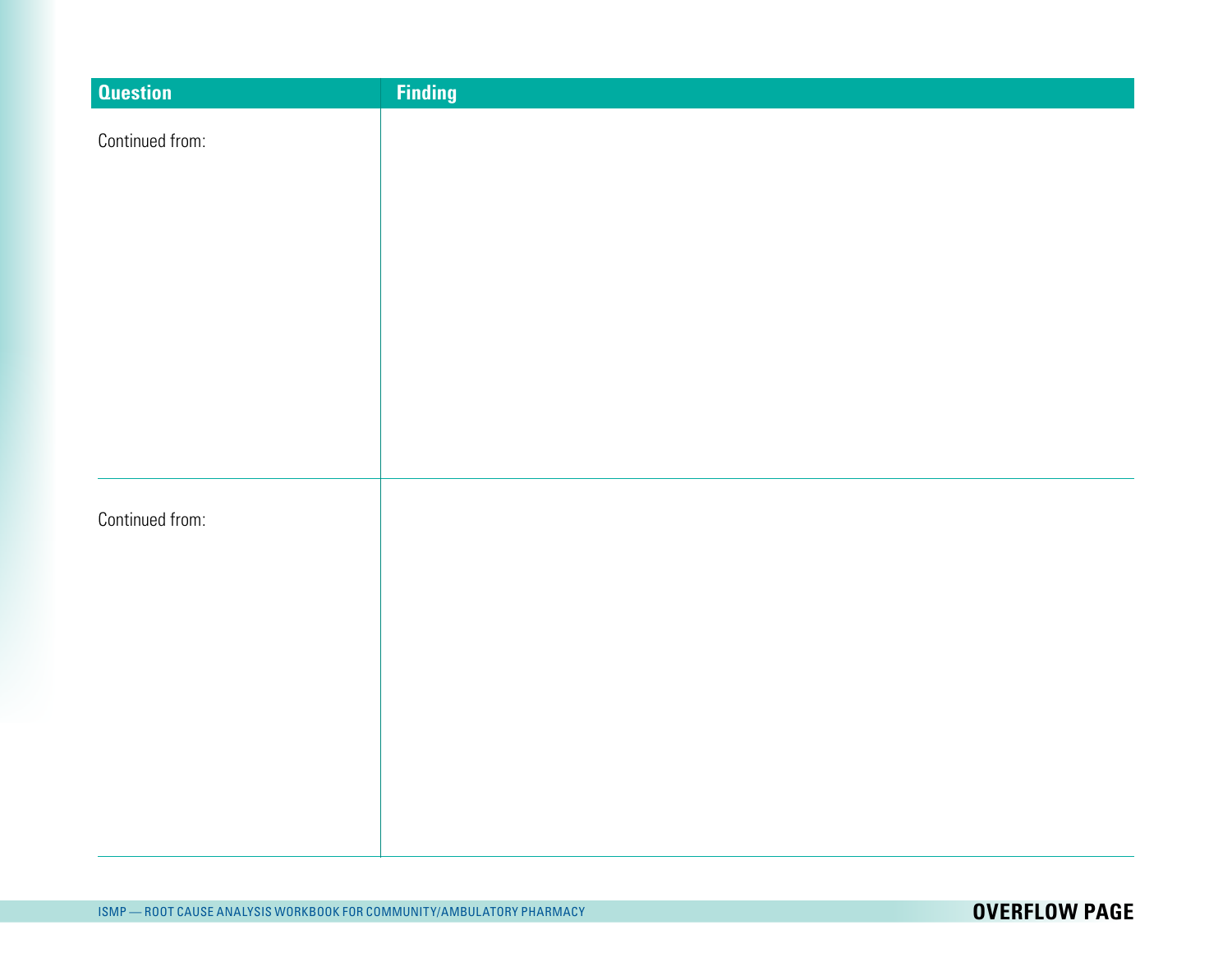| <b>Proximate Factor</b><br><b>Questions</b> | <b>Findings/Proximate</b><br><b>Factors</b> | <b>Root Cause?</b><br>(If yes, assign #) | <b>Contributing</b><br>Factor? | <b>Take</b><br><b>Action?</b> |
|---------------------------------------------|---------------------------------------------|------------------------------------------|--------------------------------|-------------------------------|
| Continued from:                             |                                             |                                          |                                |                               |
|                                             |                                             |                                          |                                |                               |
|                                             |                                             |                                          |                                |                               |
|                                             |                                             |                                          |                                |                               |
|                                             |                                             |                                          |                                |                               |
|                                             |                                             |                                          |                                |                               |
| Continued from:                             |                                             |                                          |                                |                               |
|                                             |                                             |                                          |                                |                               |
|                                             |                                             |                                          |                                |                               |
|                                             |                                             |                                          |                                |                               |
|                                             |                                             |                                          |                                |                               |
|                                             |                                             |                                          |                                |                               |
|                                             |                                             |                                          |                                |                               |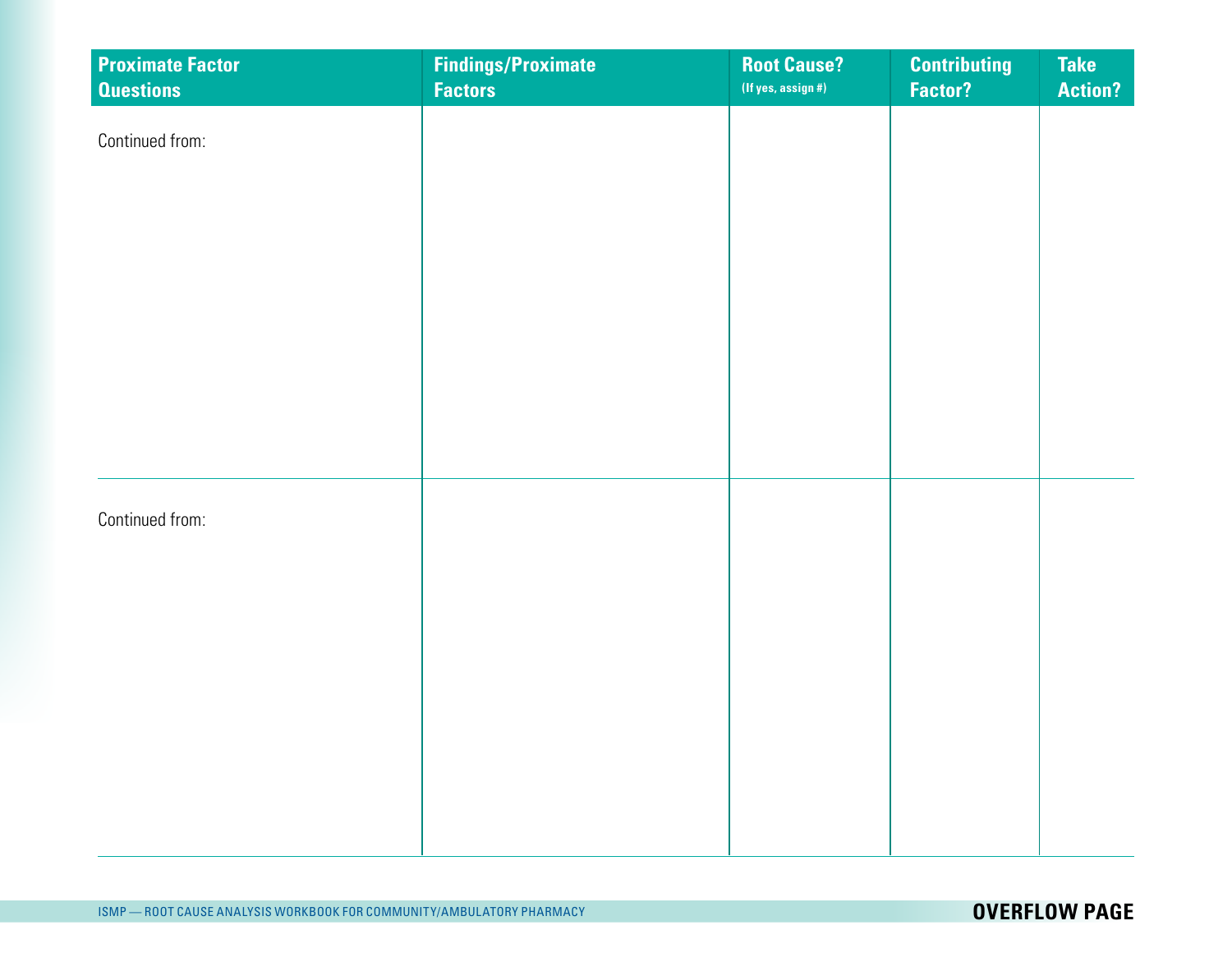| <b>Root Cause #</b> | <b>Statement of Cause</b> |
|---------------------|---------------------------|
|                     |                           |
|                     |                           |
|                     |                           |
|                     |                           |
|                     |                           |
|                     |                           |
|                     |                           |
|                     |                           |
|                     |                           |
|                     |                           |
|                     |                           |
|                     |                           |
|                     |                           |
|                     |                           |
|                     |                           |
|                     |                           |
|                     |                           |
|                     |                           |
|                     |                           |
|                     |                           |
|                     |                           |
|                     |                           |
|                     |                           |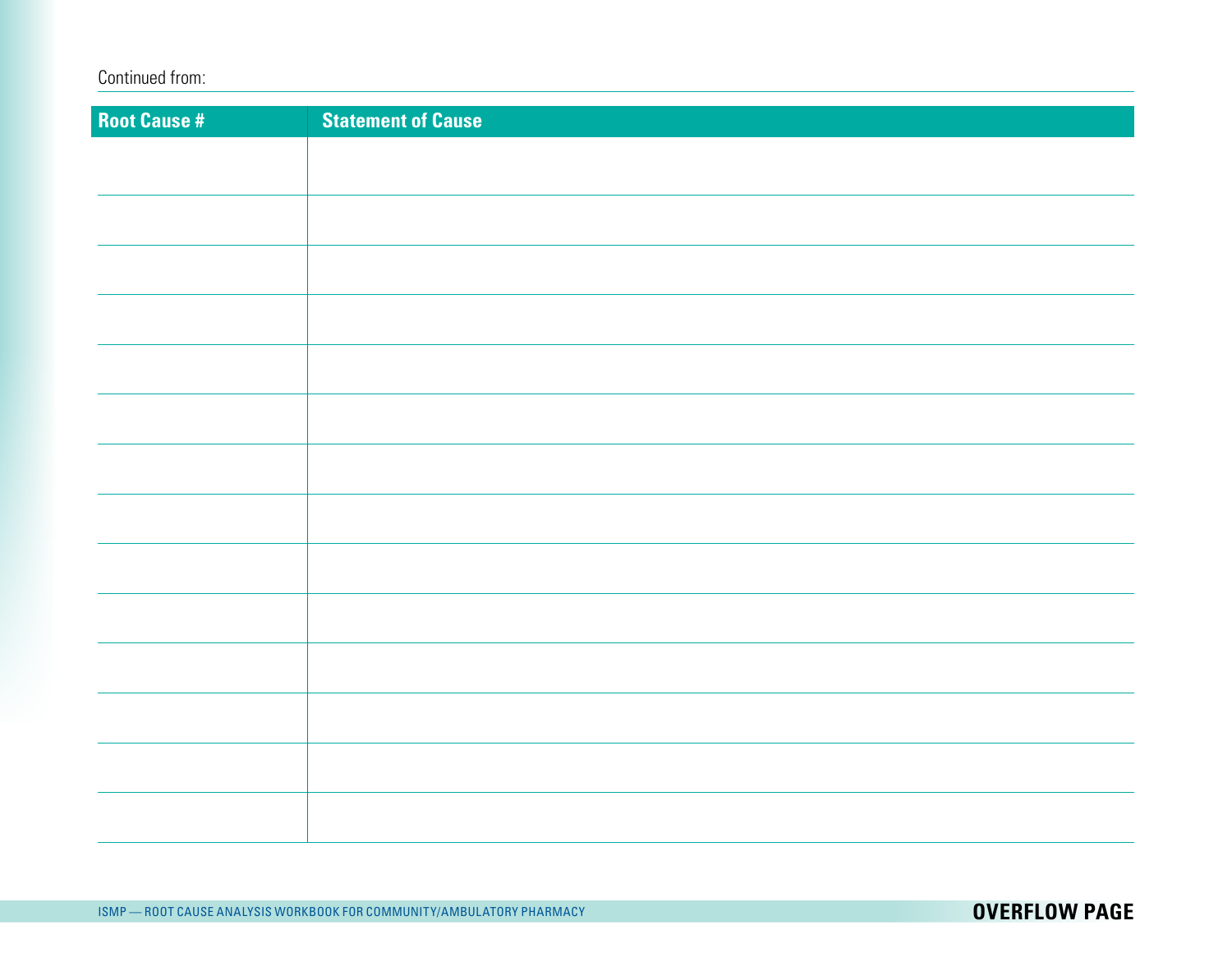| <b>Root Cause #</b> | <b>Risk-reduction Strategy</b> | <b>Measure of Effectiveness</b> |
|---------------------|--------------------------------|---------------------------------|
|                     |                                |                                 |
|                     |                                |                                 |
|                     |                                |                                 |
|                     |                                |                                 |
|                     |                                |                                 |
|                     |                                |                                 |
|                     |                                |                                 |
|                     |                                |                                 |
|                     |                                |                                 |
|                     |                                |                                 |
|                     |                                |                                 |
|                     |                                |                                 |
|                     |                                |                                 |
|                     |                                |                                 |
|                     |                                |                                 |
|                     |                                |                                 |
|                     |                                |                                 |
|                     |                                |                                 |
|                     |                                |                                 |
|                     |                                |                                 |
|                     |                                |                                 |
|                     |                                |                                 |
|                     |                                |                                 |